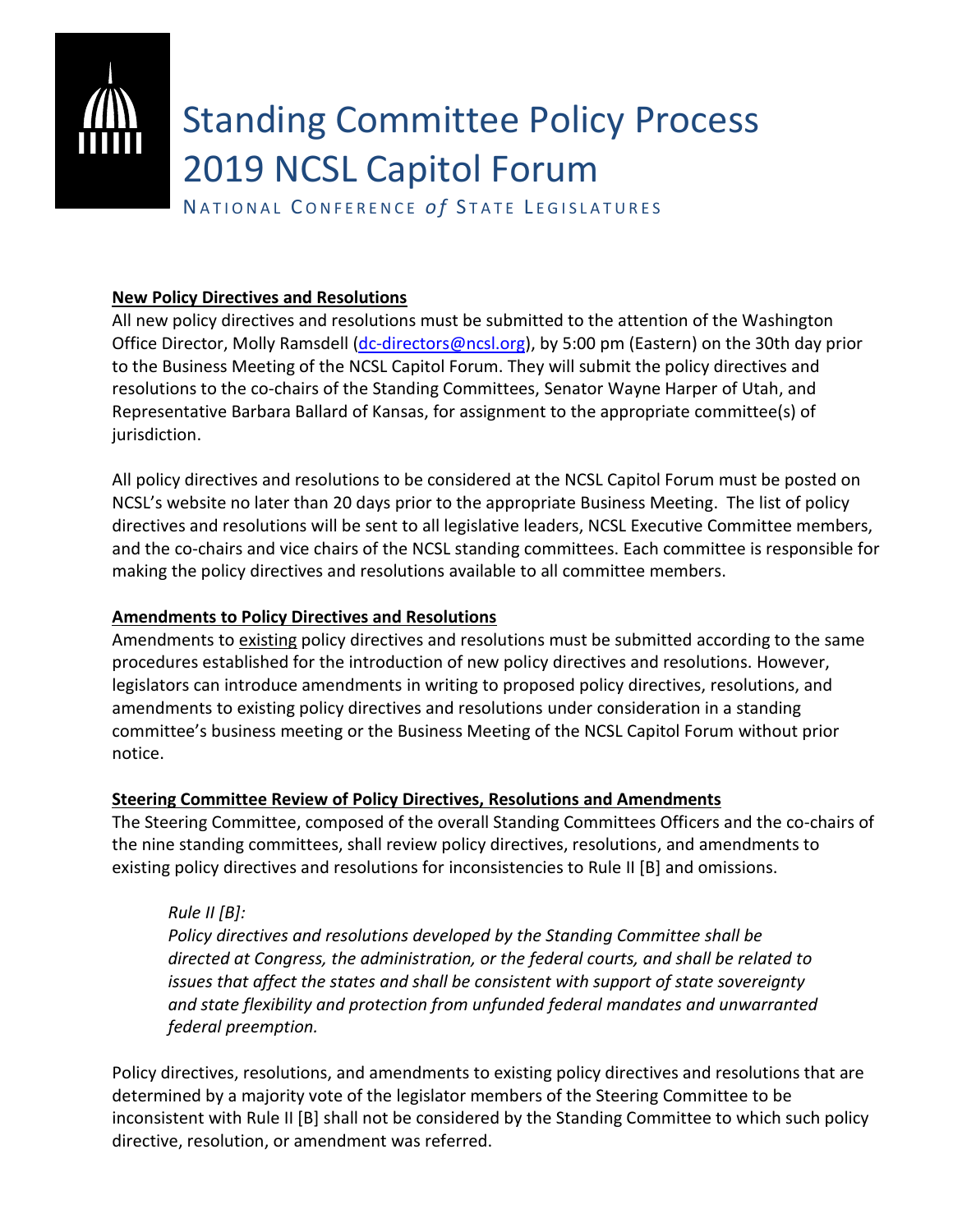#### **Standing Committees for 2019**

- Budgets and Revenue
- Communications, Financial Services, and Interstate Commerce
- Education
- Health and Human Services
- Labor and Economic Development
- Law, Criminal Justice, and Public Safety
- Natural Resources and Infrastructure
- Elections and Redistricting\*

*\* The Elections and Redistricting Committee does not develop public policy positions.*

#### **Membership**

Each standing committee has legislator co-chairs, one from each party, and a number of legislator vice chairs, balanced by party, all of whom serve a two year term, consistent with the biennium. Each standing committee also has two legislative staff co-chairs and a number of vice chairs all of whom serve staggered two year terms.

Only legislators are allowed to vote on policy directives, resolutions, or amendments. The legislators on each standing committee have been appointed by their appropriate presiding officer in their respective legislative chamber. Legislator appointments are usually made for the biennium.

Legislative staff are appointed to the standing committees by the appropriate staff director in each legislature and serve at the discretion of the staff director. Legislative staff participate in all activities of the standing committees, though they are not entitled to vote on matters of public policy.

# **Voting Members of the Committee**

The roster of voting members for each standing committee for the 2019 NCSL Capitol Forum is the roster on file with NCSL as of Dec. 6, 2019. The legislators on the NCSL rosters have been duly appointed by their appropriate presiding officer in their legislative chamber. Legislative staff are appointed by a staff director. Appointments to a committee made within seven days prior to the start of the NCSL Capitol Forum shall be made in writing from the appropriate presiding officer or staff director and delivered to the NCSL Executive Director, or the legislator co-chairs of the standing committee, no later than the start of a committee's scheduled business meeting.

#### Appointments to a committee cannot be accepted once the business meeting for that committee starts.

# **Business Meetings**

- *Please note, that for all standing committee business meetings as well as the NCSL Capitol Forum's General Business Meetings, all documents will be digitally provided. All policy directives, resolutions and appropriate documents will be available on NCSL's App and the NCSL website.*
- The presiding legislator co-chair shall establish the presence of a quorum. The quorum for the adoption of policy directives and resolutions in a standing committee shall consist of representation of appointed legislator members from at least 10 states. For the Business Meeting of the NCSL Capitol Forum, the quorum is 20 states.
- A legislator member from a state not present for the most recent quorum call can, before the start of the next roll call vote, request recognition from the presiding legislator co-chair and be recorded as present for purposes of the quorum.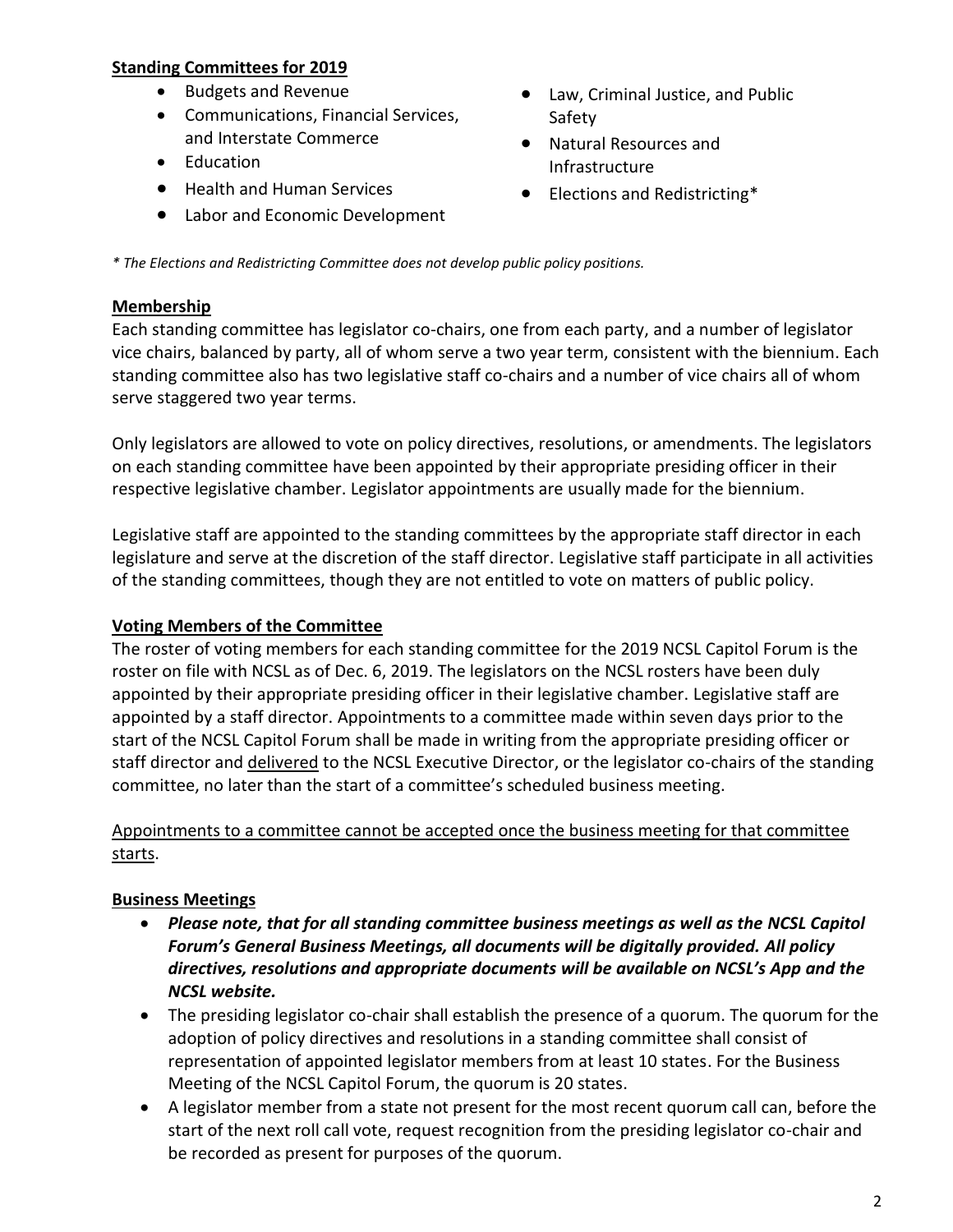- Each committee shall review and act on all policy directives or resolutions referred to the committee.
- If a committee fails to take up any policy directive or resolution on its agenda before the scheduled time of the committee meeting expires, those policy directives and resolutions would be considered tabled and held over until the next meeting of the committee.

# **Voting During Business Meetings**

- In standing committees, only duly appointed legislator members can vote on matters of public policy. At the NCSL Capitol Forum Business Meeting all legislators registered for the meeting may vote.
- All voting in a Business Meeting shall be by a voice vote, except when a roll call is requested by at least one legislator from two member states in the standing committee, five member states on the floor of the general business meeting or is called by the presiding legislator cochair.
- During a roll call vote on a question, only states that were recorded as present during the most recent quorum call shall be called on to vote.
- The vote by a state shall represent the majority view of all the duly appointed legislator members from the state present and voting. If the legislator members in a state delegation are evenly divided, the state vote would be recorded as present.
- On matters of public policy, an affirmative vote of three-fourths (3/4) of the states responding to the most recent quorum call shall be required. This means that states that pass, abstain or vote present would be counted.
- For all amendments to policy directives and resolutions under consideration in a business meeting, a simple majority of the states responding to the most recent quorum call shall be required.
- At such time that the presiding legislator co-chair announces the vote on a policy directive or resolution, the vote is final. A motion to reconsider a question can be made by any legislator member in the committee, or by any legislator on the floor of the general business meeting.
- If a policy directive or resolution passes the committee unanimously it will be reported to the Consent Calendar. Policy directives or resolutions adopted at the previous NCSL Capitol Forum shall also be considered on the first Consent Calendar of the NCSL Capitol Forum. Any policy statement or resolution receiving at least one no vote shall be reported to the Debate Calendar.
- Policy directives or resolutions may be removed from a Consent Calendar during the Business Meeting at the request of three member jurisdictions. The policy directive or resolution would then move to the Debate Calendar for consideration.

# **Duration of Policy Directives and Resolutions**

Policy directives and resolutions approved by at least three-fourths (3/4) of the states responding to the most recent quorum call at the NCSL Capitol Forum are considered interim and must receive a final vote at the annual Business Meeting during the NCSL Legislative Summit.

Policy directives adopted at the annual Business Meeting by at least three-fourths (3/4) of the states responding to the most recent quorum call shall not expire but must be reviewed by the standing committee of jurisdiction at least once every four years and can be updated or amended by a standing committee at any time, adhering to the NCSL By-Laws and Rules of Procedure.